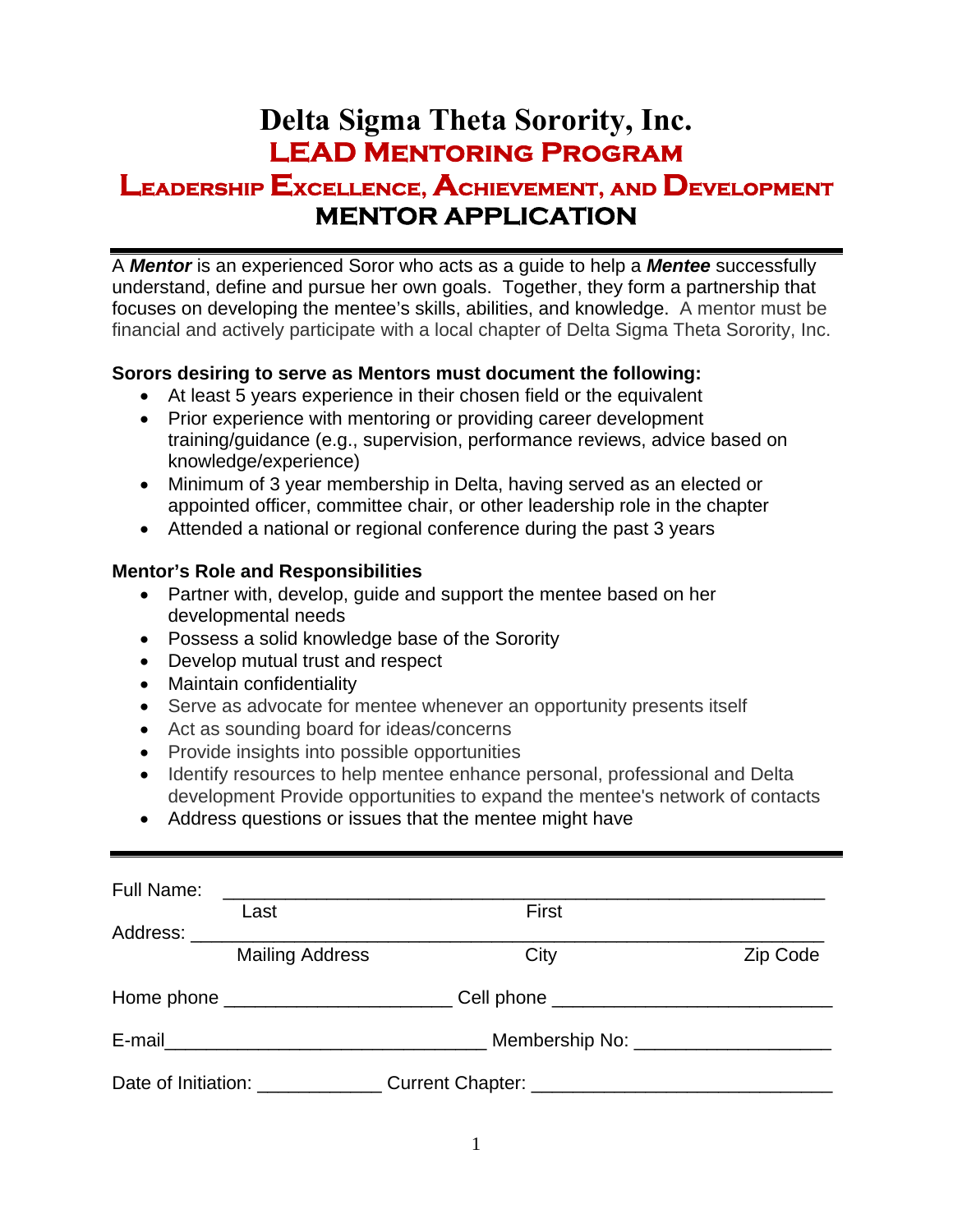#### **Background information**

1. Current Profession: **We are all that the end of the end of the end of the end of the end of the end of the end** 

2. Position(s)/ leadership capacity you hold or have held in Delta Sigma Theta Sorority, Inc. Please indicate all chapter affiliations and period(s) of service on the local regional and national levels:

3. National Conventions and Regional Conferences attended within the past three years:

4. Memberships and Position(s) held outside sorority. Please indicate organization and periods of service. List current memberships first.

5. Honors and awards received (including civic, professional, and academic awards and/or honors):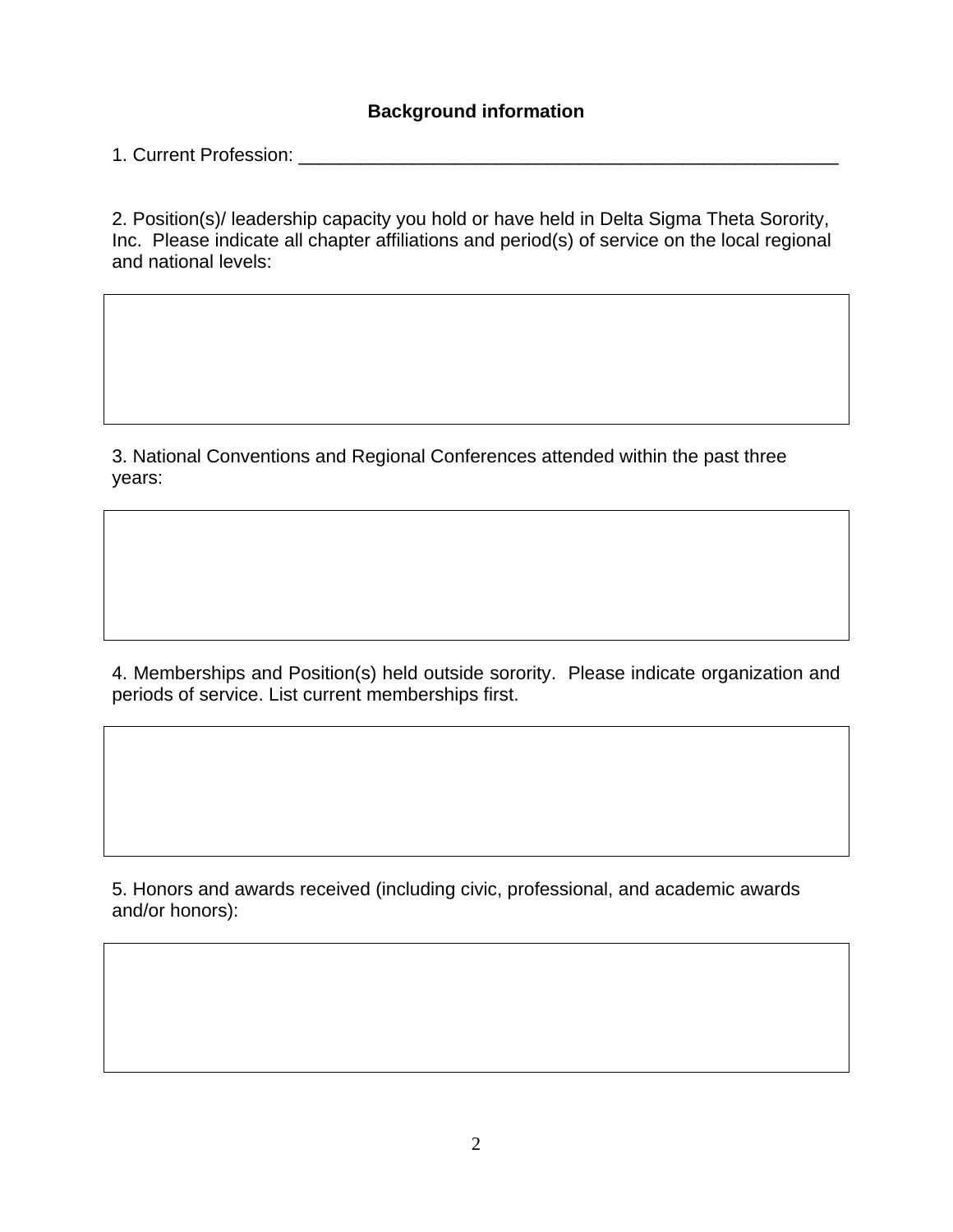#### **Statement of Purpose**

You are requested to provide information that explains why you are interested in being a Mentor in the LEAD Mentoring Program.

1. Share specifically why you are interested in becoming a Mentor in the LEAD Mentoring Program; what do you hope to gain by participating; how will the Sorority benefit from your service:

2. What experience have you had with mentoring or providing career development training/guidance?

3. Describe what characteristics you possess that enable you to be an effective mentor:

4. Discuss your academic, civic, professional, and/or sorority interests: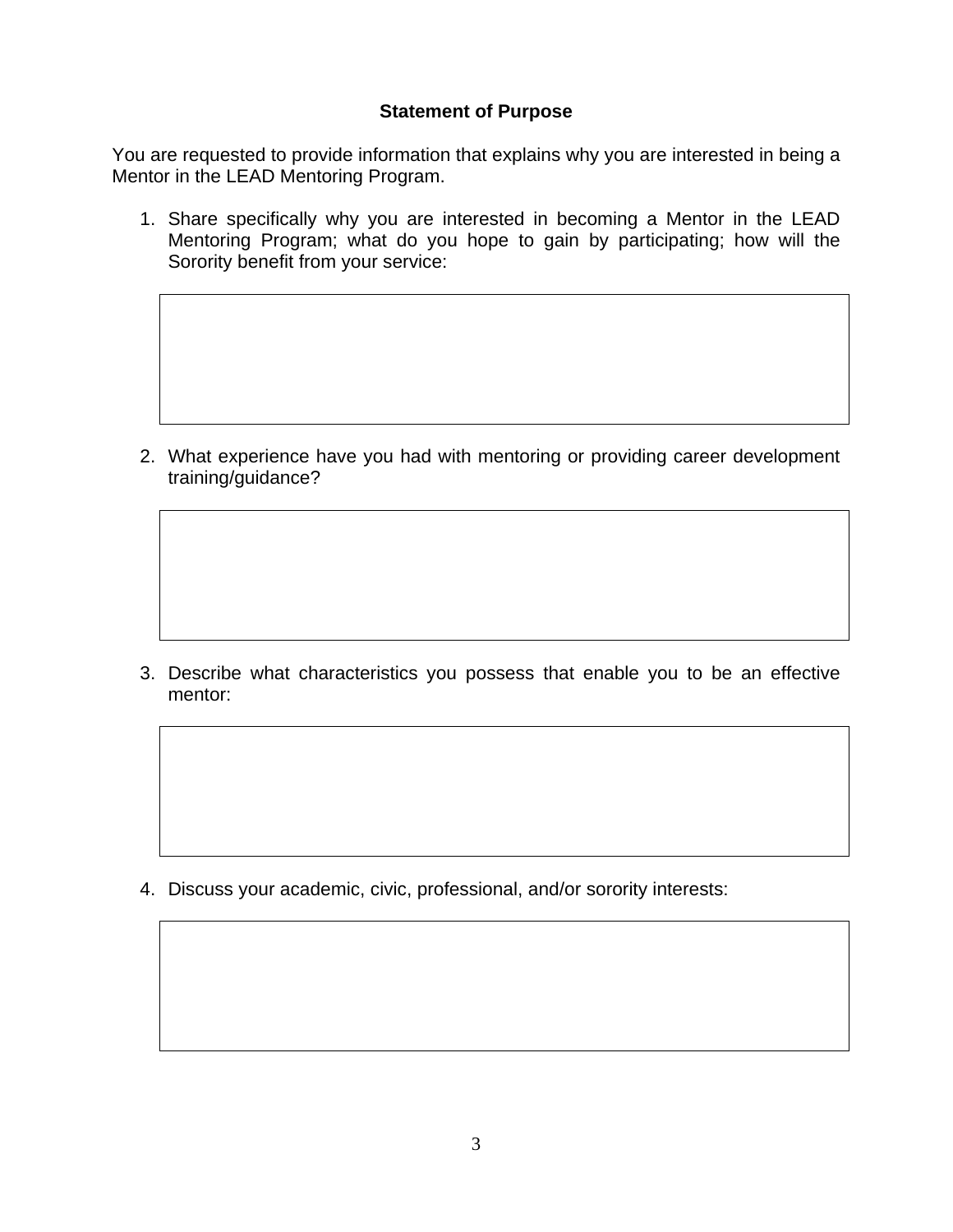5. Rank Order (1=first, 2=second, 3=third) which areas you are most interested in providing mentoring: Professional Development, Personal Growth, or Delta Leadership:

\_\_\_\_\_\_ a. **Professional Development**. Examples include: Job Advancement Career Change Career Exploration Work Conflict/Politics Networking/Marketing Entrepreneurship \_\_\_\_\_\_ b. **Personal Growth**. Examples include: Work/life Balance Interpersonal Skills Development Community/Civic Involvement

\_\_\_\_\_\_ c. **Delta Leadership**. Examples include: Leadership in the Local Chapter Regional/National Committee Appointments Running for Regional/National Office Networking and Relationship Building Structure within Delta

Electronic Signature:

Date: \_\_\_\_\_\_\_\_\_\_\_\_\_\_\_\_\_\_\_\_\_\_\_\_\_\_\_\_\_\_\_

Submit the following materials:

 **Completed Application** 

- **Resume**
- **Leadership Self-Assessment**